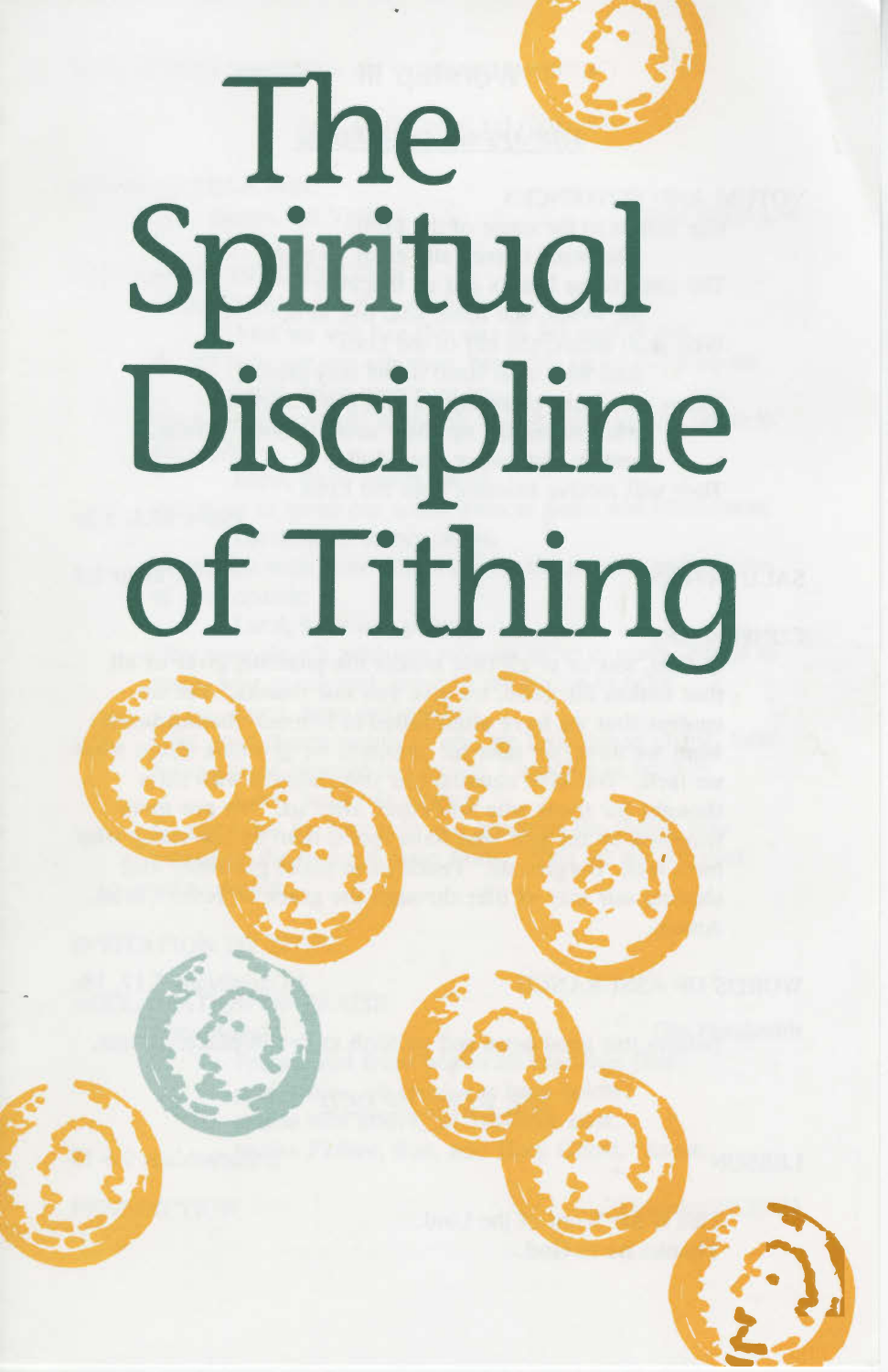# **Worship Ill**

#### *THE APPROACH TO GOD*

# VOTUM AND SENTENCES

Our help is in the name of the Lord, who made heaven and earth. Amen. The earth is the Lord's and all that is in it, the world, and those who live in it; Who shall ascend the hill of the Lord? And who shall stand in his holy place? Those who have clean hands and pure hearts, who do not lift up their souls to what is false, and do not swear deceitfully. They will receive blessing from the Lord.

Psalm 24.1, 3-5a

# SALUTATION 2 Peter 1.2

#### **CONFESSION**

0 God, source of all that makes life possible, giver of all that makes life good, we give you our thanks. Yet we confess that we have often failed to live our thankfulness: what we have, we take for granted; we grumble about what we lack. We have squandered your bounty with little thought for those who will come after us. We are more troubled by the few who have more, than by the many who have less. Forgive us. Teach us to make gratitude and sharing our way of life; through the grace of Jesus Christ. Amen.

# WORDS OF ASSURANCE 2 Corinthians 5.17, 18a

Believe this good news and go forth to live in peace. Amen.

#### *THE WORD OF GOD*

#### LESSON

2 Corinthians 9.6-15

This is the Word of the Lord. Thanks be to God.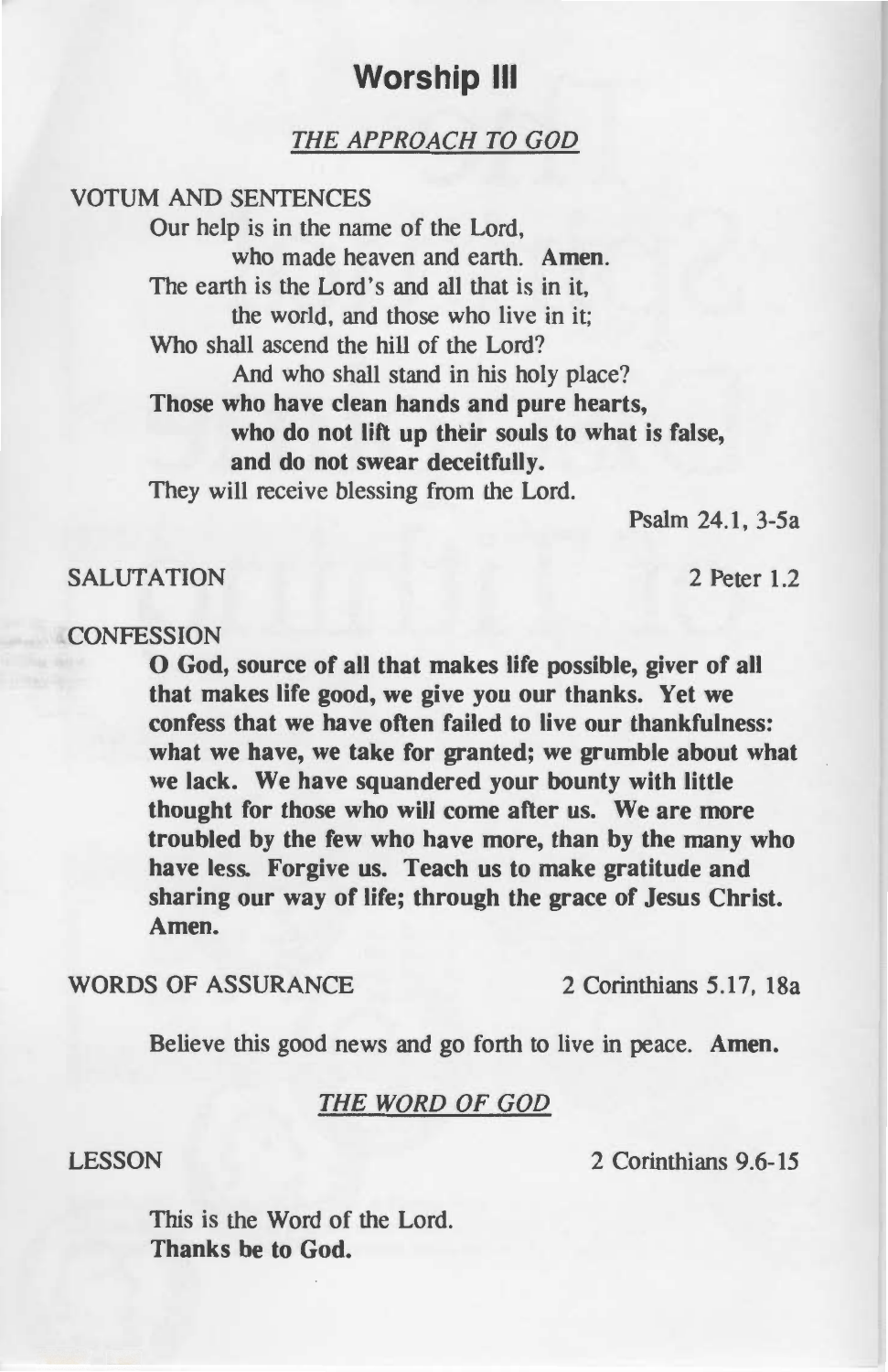## *THE RESPONSE TO GOD*

# HYMN OF RESPONSE "Join Hearts and Voices" Duke Street LM

# PRAYERS OF INTERCESSION

0 God, satisfy us with your love:

And we will live this day in joy and praise.

Be our help and our salvation, have pity on us and keep us: Lord, have mercy on us.

For what is good and profitable in our lives, and for peace in the world:

Lord, have mercy on us.

For grace to spend our whole lives in peace and faithfulness:

# Lord, have mercy on us.

Be present with those who work for the renewal and mission of your church:

# Lord, hear our prayer.

Give your church ministers who are eager to study, skilled to teach, wise to counsel, brave to act, loving to help:

# Lord, hear our prayer.

Give your church members who are generous in giving, faithful in prayer, diligent in worship, Christlike in service:

# Lord, hear our prayer.

So grant that by your help and goodness the church may indeed be the Body of Jesus Christ. This we ask for your sake. Amen.

## INVITATION TO TITHE

## ACCLAMATION OF PRAISE

#### "Doxology" Old Hundredth

Praise God from whom all blessings flow; praise him, all creatures here below; praise him above, ye heavenly host; praise Father, Son, and Holy Ghost. Amen

BENEDICTION Hebrews 13.20-21